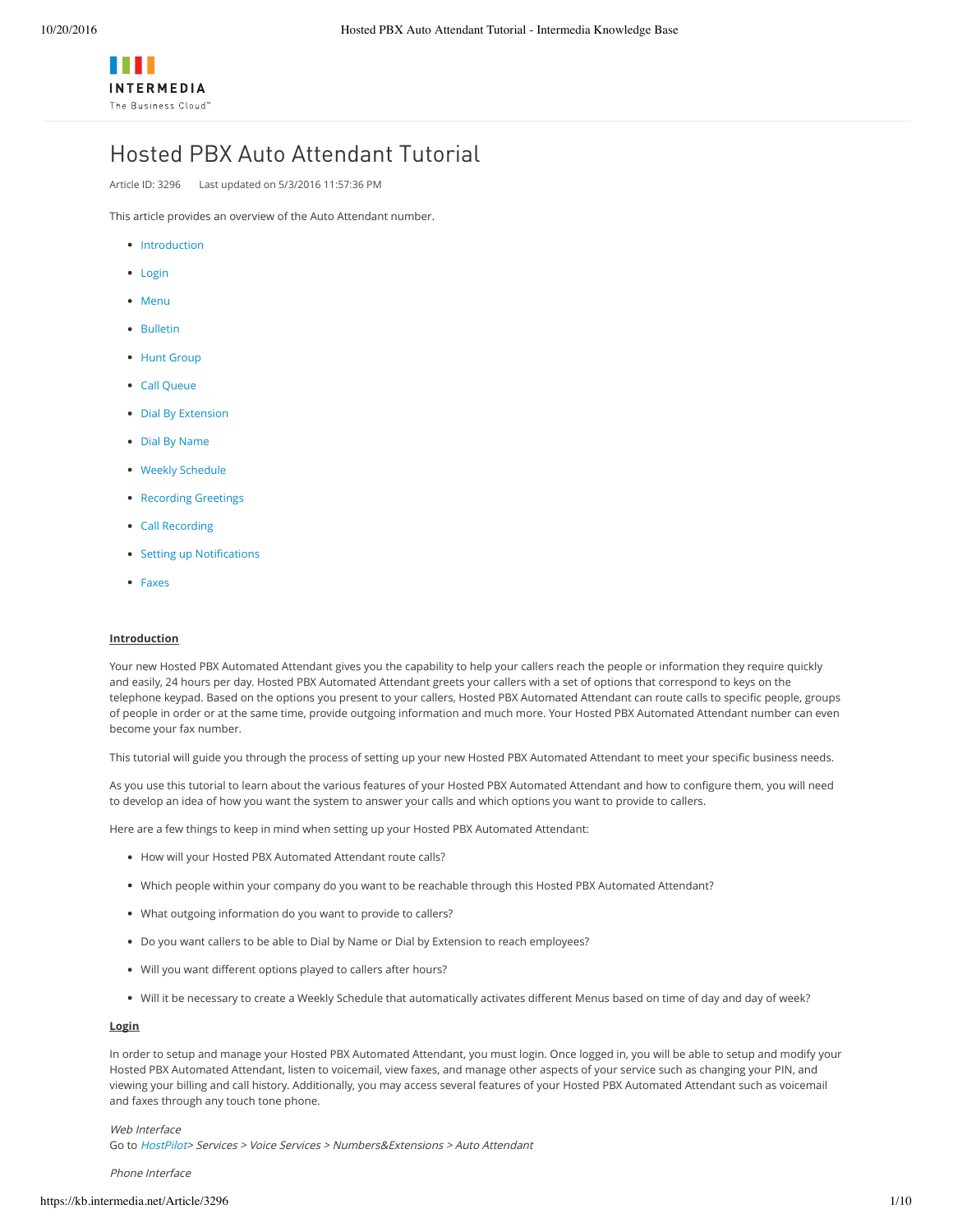- 1. Dial your Hosted PBX Automated Attendant Phone number
- 2. Enter your PIN over the initial ring or the greeting (either the temporary, system- generated greeting or a greeting you have previously recorded).
- 3. Once you have entered your PIN, you are in command mode where you may listen to voicemail, access Faxes and record greetings.

# **Menu**

Your Hosted PBX Automated Attendant can direct your callers to any phone number, outgoing message, additional Menu, or group of phone numbers.

| Menus            | <b>Extensions</b>   | <b>Hunt Groups</b>       | Voicemails(5) | Faxes(0) | Personal Info | <b>Tools</b> | Help |                                                                                                                                                                                                                                                                                                                                                                                                                                                                                                                                           |
|------------------|---------------------|--------------------------|---------------|----------|---------------|--------------|------|-------------------------------------------------------------------------------------------------------------------------------------------------------------------------------------------------------------------------------------------------------------------------------------------------------------------------------------------------------------------------------------------------------------------------------------------------------------------------------------------------------------------------------------------|
| <b>EEE Menus</b> | <b>EE</b> Bulletins | <b>O</b> Weekly Schedule |               |          |               |              |      | <b>n</b> Help                                                                                                                                                                                                                                                                                                                                                                                                                                                                                                                             |
|                  | Create New Menu     |                          |               |          |               |              |      | Use these Menus to route callers to people or provide them with recorded information based on selections made from the phone keypad. To modify an existing Menu, click the link<br>associated with that Menu's name. The active Menu is the first Menu your callers will hear. Only one Menu may be active at a time, however Menus may be setup to transfer callers to<br>other Menus. A red exclamation point in the Active column indicates that a Menu has one or more missing values that need to be set before it may be activated. |
| <b>Active</b>    | Menu                | Name                     |               |          |               |              |      | <b>Script</b>                                                                                                                                                                                                                                                                                                                                                                                                                                                                                                                             |
| $\circledcirc$   | 2                   | Main                     |               |          |               |              |      | Script                                                                                                                                                                                                                                                                                                                                                                                                                                                                                                                                    |
| $\circ$          |                     | [no name]                |               |          |               |              |      | <b>Script</b>                                                                                                                                                                                                                                                                                                                                                                                                                                                                                                                             |

You set up a Menu of choices, and the caller selects the appropriate choice, for example:

#### **Menu Options**

Use the Keypad dropdown list to select the key on the keypad that the caller is to press in order to choose this option. Then, use the Menu Action dropdown list to select the call routing action the system is to take for that key. Based on the Menu Action you selected, the system will populate the Destination dropdown list with appropriate destinations for the routing action. Select one of the destinations from the list to finish the configuration.

|                | $*$ $\mathbf{v}$<br>+Add Option |   |                           |  |
|----------------|---------------------------------|---|---------------------------|--|
| $\bf{0}$       | -select one-                    | ▼ |                           |  |
|                | Extension                       | ▼ | Ext. 106, Conf Room<br>,  |  |
| $\overline{2}$ | <b>Phone Number</b>             | ▼ | 8778800055                |  |
| 3              | <b>Hunt Group</b>               |   | Hunt Group, Susan         |  |
| $\overline{4}$ | Call Queue                      | ▼ | - select a Call Queue - " |  |
| $\overline{5}$ | Dial by Extension ▼             |   |                           |  |
| 6              | Dial by Last Name ▼             |   |                           |  |
| $\overline{7}$ | <b>Bulletin</b>                 |   | Bulletin 1, General VM ▼  |  |
| 8              | Replay Menu                     | ▼ |                           |  |
| $\overline{9}$ | Hang Up                         | ▼ |                           |  |

# **Timeout Settings**

Replay Menu

Select a value for the Timeout Action and Destination fields that will cause the system to take the appropriate action if the caller does not make a choice from this Menu.

| Voicemail | Auto Attendant Voicemail |  |
|-----------|--------------------------|--|
|           |                          |  |

Greeting

Click the Browse button to upload a greeting for this menu that you have previously recorded and stored on your computer. As an alternative, you may record a greeting for this menu with your telephone.<br>Choose File No file chosen

Save Changes | Cancel

## **Bulletin**

Your Hosted PBX Automated Attendant has the capability to provide your callers with outgoing information (Bulletins). You create and record these Bulletins, which are then played to callers in association with specific Menu choices that voice the recordings.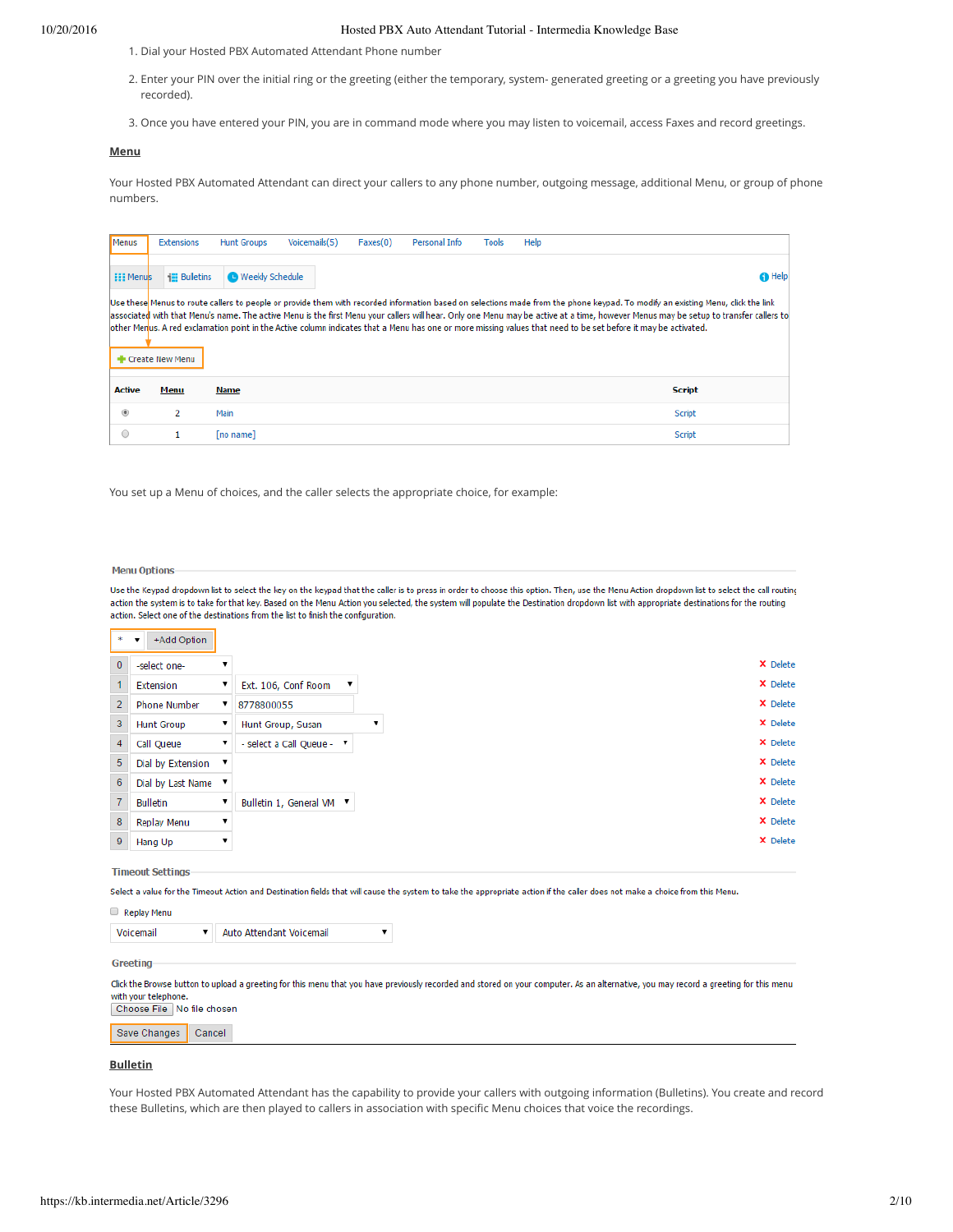| <b>EEE Menus</b>                                                | <b>IEE</b> Bulletins                         | <b>O</b> Weekly Schedule                                                  | <b>G</b> Help                                                                                                                                                                                                                                                                                                                                                                           |
|-----------------------------------------------------------------|----------------------------------------------|---------------------------------------------------------------------------|-----------------------------------------------------------------------------------------------------------------------------------------------------------------------------------------------------------------------------------------------------------------------------------------------------------------------------------------------------------------------------------------|
| <b>Bulletin Name: TEST</b>                                      |                                              |                                                                           | <b>Bulletin Number: New Bulletin</b>                                                                                                                                                                                                                                                                                                                                                    |
| $\bf{0}$<br>$\overline{\phantom{a}}$<br><b>Timeout Settings</b> | <b>Bulletin</b> Options Setup<br>+Add Option | Select/one of the destinations from the list to finish the configuration. | Use the Keypad dropdown list to select the key that the caller is to press in order to choose this option. Then, use the Bulletin Action dropdown list to select the call routing action the<br>system/is to take for that key. Based on the Bulletin Action you selected, the system will populate the Destination dropdown list with appropriate destinations for the routing action. |
| <b>Replay Bulletin</b><br>Voicemail                             |                                              | Auto Attendant Voicemail ▼                                                | Select a value for the Timeout Action and Destination fields that will cause the system to take the appropriate action if the caller does not make a choice from this Bulletin.                                                                                                                                                                                                         |
| Greeting<br>Save Changes                                        | Cancel                                       | bulletin with your telephone. Choose File No file chosen                  | Click the Browse button to upload a greeting for this bulletin that you have previously recorded and stored on your computer. As an alternative, you may record a greeting for this                                                                                                                                                                                                     |

# **Hunt Group**

Hunt Groups are ideal for delivering calls to a group of phone number either at the same time, or in a specific order.

| Menus           | Extensions                    | <b>Hunt Groups</b>                              | Voicemails(5)                      | Faxes(0) | Personal Info | <b>Tools</b> | Help                                                                                                                                                                                                                                                                                                                                                                          |
|-----------------|-------------------------------|-------------------------------------------------|------------------------------------|----------|---------------|--------------|-------------------------------------------------------------------------------------------------------------------------------------------------------------------------------------------------------------------------------------------------------------------------------------------------------------------------------------------------------------------------------|
|                 |                               |                                                 |                                    |          |               |              | <b>O</b> Help                                                                                                                                                                                                                                                                                                                                                                 |
|                 | Create New Ordered Hunt Group | proper call routing information has been added. | Create New Simultaneous Hunt Group |          |               |              | Use these Hunt Groups to dial a list of phone numbers or Extensions in sequential order (Ordered Hunt Groups) or all at the same time (Simultaneous Hunt Groups). In both cases, the<br>first person to answer a ringing phone will receive the call. Incomplete or temporary Hunt Groups have a red exclamation to the right of their name, and should not be used until the |
| Name            |                               |                                                 | <b>Type</b>                        |          |               |              |                                                                                                                                                                                                                                                                                                                                                                               |
| <b>Ring All</b> |                               |                                                 | Simultaneous                       |          |               |              |                                                                                                                                                                                                                                                                                                                                                                               |

In an Ordered Hunt Group, a caller is placed on hold with music while the system rings the numbers for phones that are in a list one at a time, in a specified order. The first person to answer a ringing phone is connected with the caller.

|                         | <b>Ordered Hunt Group</b>                                                                                                                                                                                                                                                                                                                                                                                                                                               |        |                                                                                                                      |   |                    |                    |                                                                                                                                                               |          |  |  |  |  |
|-------------------------|-------------------------------------------------------------------------------------------------------------------------------------------------------------------------------------------------------------------------------------------------------------------------------------------------------------------------------------------------------------------------------------------------------------------------------------------------------------------------|--------|----------------------------------------------------------------------------------------------------------------------|---|--------------------|--------------------|---------------------------------------------------------------------------------------------------------------------------------------------------------------|----------|--|--|--|--|
|                         | Hunt Group Name: (ii)<br><b>TEST</b>                                                                                                                                                                                                                                                                                                                                                                                                                                    |        |                                                                                                                      |   |                    |                    |                                                                                                                                                               |          |  |  |  |  |
|                         | <b>Hunt Group Configuration</b>                                                                                                                                                                                                                                                                                                                                                                                                                                         |        |                                                                                                                      |   |                    |                    |                                                                                                                                                               |          |  |  |  |  |
|                         | +Add Option                                                                                                                                                                                                                                                                                                                                                                                                                                                             |        | To change the order of any member in the list, simply use you mouse to drag and drop the member to the new position. |   |                    |                    | Create a list of phone numbers and/or Extensions to be dialed for this Hunt Group. Numbers will be dialed from the top of the list to the bottom of the list. |          |  |  |  |  |
| $\uparrow$              | Extension                                                                                                                                                                                                                                                                                                                                                                                                                                                               | ▼      | Ext. 101, <b>Henry</b>                                                                                               | 7 | for $\overline{3}$ | ▼                  | times                                                                                                                                                         | X Delete |  |  |  |  |
| $\uparrow$              | Extension                                                                                                                                                                                                                                                                                                                                                                                                                                                               | ▼      | Ext. $103,$                                                                                                          |   | for                | -3<br>$\mathbf{v}$ | times                                                                                                                                                         | X Delete |  |  |  |  |
| $\ddot{\text{t}}$       | Extension                                                                                                                                                                                                                                                                                                                                                                                                                                                               | ▼.     | Ext. $104.$                                                                                                          | ▼ |                    |                    | $\overline{\mathbf{v}}$ times                                                                                                                                 | X Delete |  |  |  |  |
| <b>Timeout Settings</b> | for $\overline{3}$<br><b>Hunt Group Settings</b><br>Hunt Group Settings allow you to customize your Hunt Group listed above. You can determine what the caller hears while the phones are ringing and how you want to receive your calls.<br>When the phones are ringing:<br>When the phone is answered:<br>Play "please hold" followed by hold music<br>Require a key to be pressed to accept the call<br>Automatically connect the call<br>Play ringing to the caller |        |                                                                                                                      |   |                    |                    |                                                                                                                                                               |          |  |  |  |  |
|                         | Voicemail<br>▼<br>Save Changes                                                                                                                                                                                                                                                                                                                                                                                                                                          | Cancel | Auto Attendant Voicemail                                                                                             |   |                    |                    | Select a value for the Timeout Action and Destination fields that will cause the system to take the appropriate action if no one answers any of the phones.   |          |  |  |  |  |

A simultaneous Hunt Group places the caller on hold with music and rings all the phones in a specified list of numbers at the same time. The first person to answer any of the phones is connected with the caller.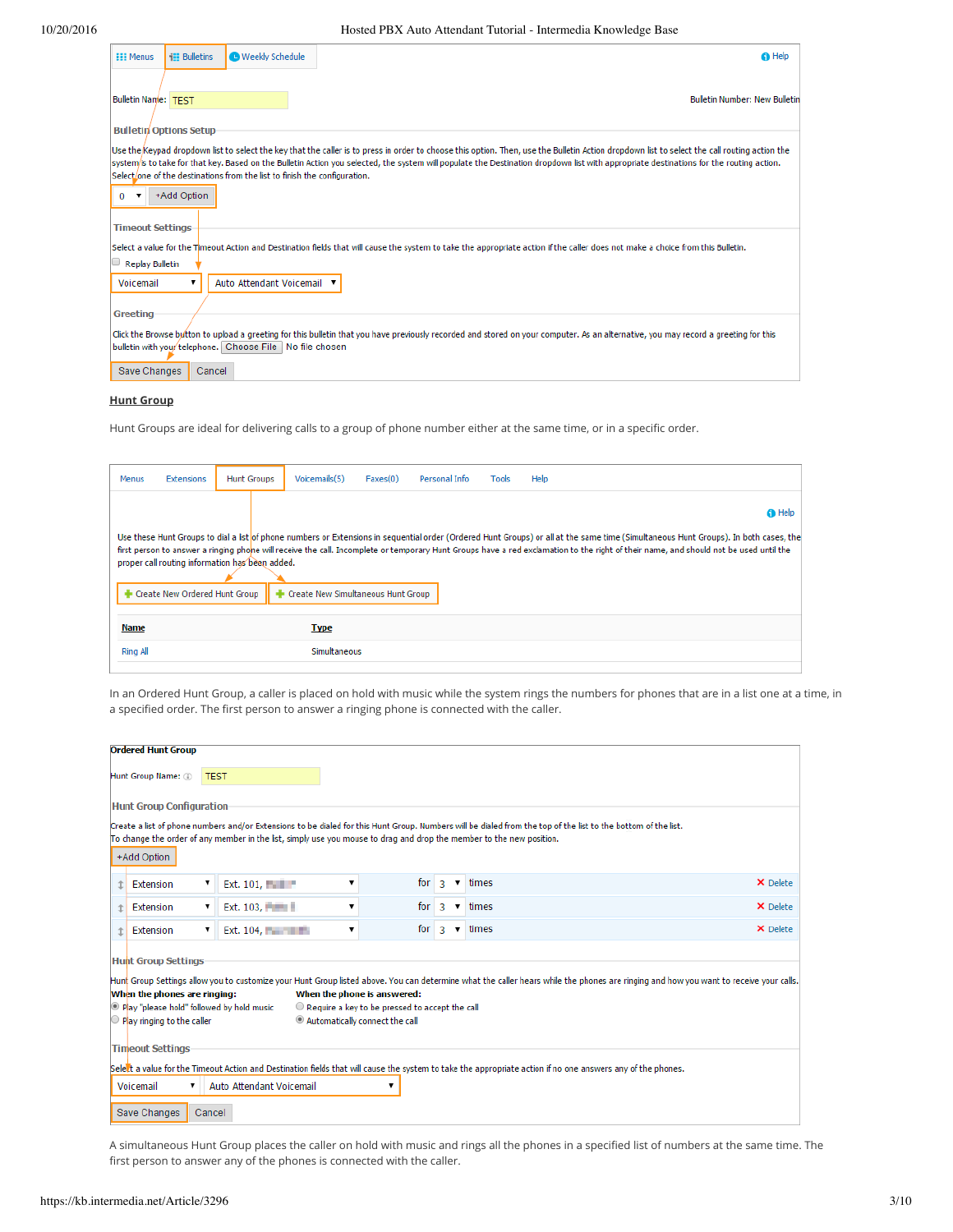| <b>Simultaneous Group</b>                                                                                                                                                                                                                                                                    |
|----------------------------------------------------------------------------------------------------------------------------------------------------------------------------------------------------------------------------------------------------------------------------------------------|
| Office<br>Hunt Group Name: (ii)                                                                                                                                                                                                                                                              |
| <b>Hunt Group Configuration</b>                                                                                                                                                                                                                                                              |
| Create a list of phone numbers and/or Extensions to be dialed for this Hunt Group. All the numbers in the list will be dialed at the same time. The maximum number of Phone System<br>Phones you may include in this Hunt Group is 100. The maximum number of non-Phone System Phones is 11. |
| +Add Option                                                                                                                                                                                                                                                                                  |
| $\Box$ Ring All Flex Phones $\Box$                                                                                                                                                                                                                                                           |
| Allows you to ring all system phones                                                                                                                                                                                                                                                         |
| <b>Hunt Group Settings</b>                                                                                                                                                                                                                                                                   |
| You can determine what the caller hears while the phones are ringing and how you want to receive your calls.                                                                                                                                                                                 |
| When the phones are ringing:<br>When the phone is answered:                                                                                                                                                                                                                                  |
| Play "please hold" followed by hold music<br>$\bigcirc$ Require a key to be pressed to accept the call                                                                                                                                                                                       |
| Automatically connect the call<br>Play ringing to the caller                                                                                                                                                                                                                                 |
| <b>Timeout Settings</b>                                                                                                                                                                                                                                                                      |
|                                                                                                                                                                                                                                                                                              |
| Select a value for the Timeout Action and Destination fields that will cause the system to take the appropriate action if no one answers any of the phones after   5 $\blacktriangledown$   rings.                                                                                           |
| <b>Bulletin</b><br>Bulletin 1, General VM ▼<br>▼                                                                                                                                                                                                                                             |
| Save Changes<br><b>X</b> Delete Group<br>Cancel                                                                                                                                                                                                                                              |

#### **Call Queue**

Call Queues can be accessed at Hunting/Queing Tab <sup>&</sup>gt; Call Queue

A Call Queue has the following parameters that can be edited in the Auto Attendant:

1.Name

2.Members Members are the DPS phones that are assigned to a Call Queue.

3.Hunt Type

- Simultaneous Ring
- Ascending
- Least Recently Used
- Round Robin

4.Wrap-Up Time

- When hanging up a call, this member will stay unavailable until this timer expires.
- The minimum is 1, maximum 300, default 30 seconds.

5.Unanswered Member Idle Time

- If a call rings to an available member and is unanswered, that member will be made unavailable until this timer expires.
- Minimum 0, maximum 600, default is 120 seconds.

6.Max No-Answer Ring Time

- The minimum is 1, maximum 60, default 24 seconds.
- The length of time that members will ring according to their hunt type, before sending the caller to the queue holding pattern

7.Repeating Queue Interval

- The minimum is 0, maximum 120, default 60 seconds.
- The length of time the system waits before playing the Repeating Queue Interval recording again.

8.Queue Timeout

- The minimum is 1, maximum 60, default 5 minutes.
- The maximum amount of time that a caller may hold in the queue. After the Queue Timeout expires, the caller will hear the Queue Timeout recording, and then will be directed to the queue's timeout action.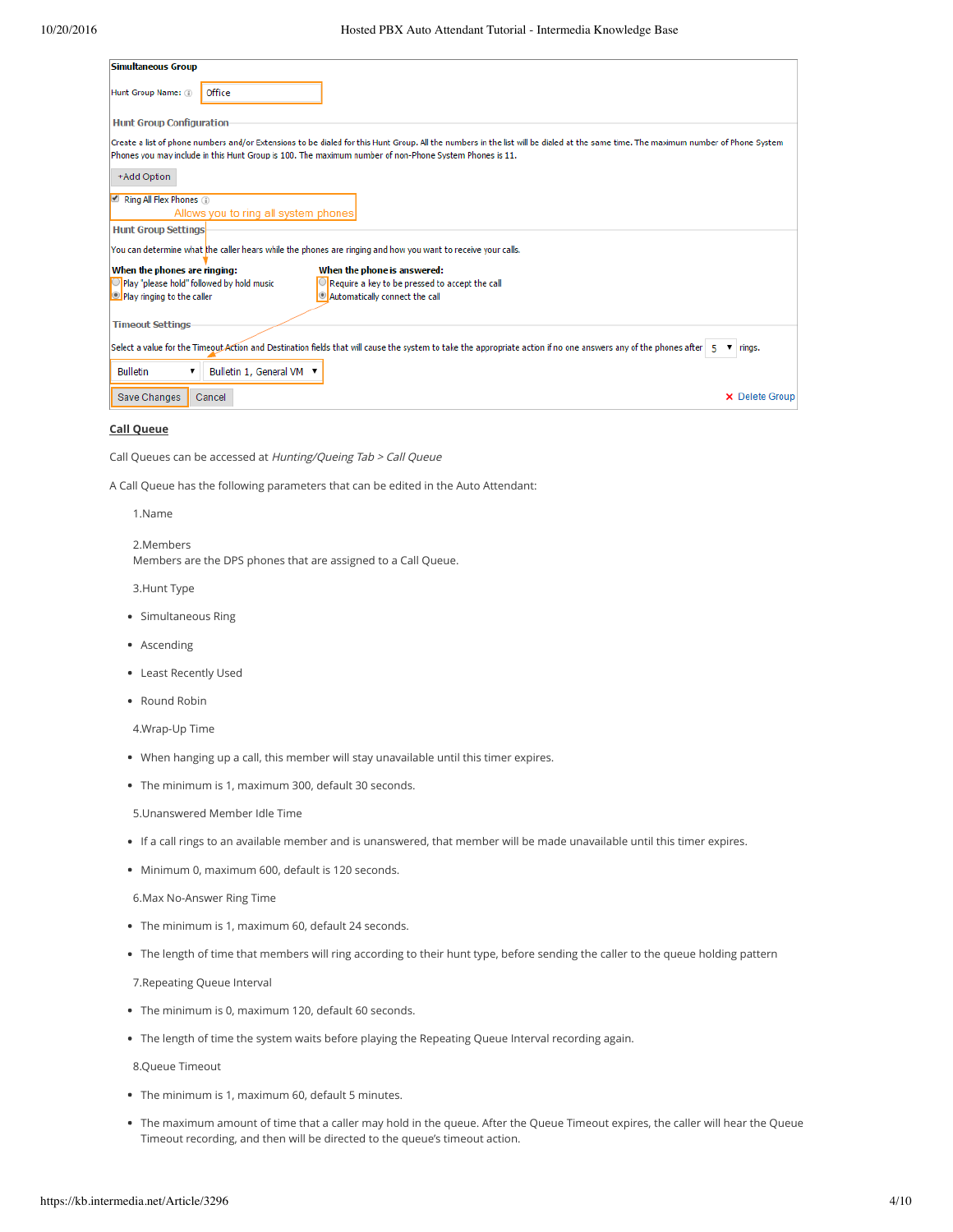#### 9.Max Callers.

The maximum number of callers that may be holding in the queue at once.

#### 10.Call Connecting Recordings.

All recordings may be set to "No Recording", "System Recording", or "Custom Recording".

## 11.Call Queue Keypad Options.

Call queues can be programmed with options that the caller may press to perform different actions, essentially allowing them to "escape" from the queue and be routed somewhere else.

#### 12.Timeout Settings.

This determines where a call will be directed if the caller has already held the line for the defined Queue Timeout time.

**Note**: call queue members must be logged in to the queue in order to receive calls. There are three ways to login or logout:

## 1. From Auto Attendant control panel, navigate to **Queue Members** and select **Log In** or **Log Out** for the appropriate agent.

| <b>Menus</b>          |                       |                                                                     |
|-----------------------|-----------------------|---------------------------------------------------------------------|
| <b>Extensions</b>     |                       | The table below shows the status of the members that have been a    |
| Hunting/Queuing       |                       | currently logged in or logged out of their Call Queues. You can log |
| Queue Members         | Log In/Out            | <b>Name</b>                                                         |
| <b>Voicemails [2]</b> | Log Out               | Test Lab Phone RTX                                                  |
| Faxes [0]             | $\Delta$ Log Out      | Test Lab Phone IP 331                                               |
| Call Recordings (0)   | $\frac{1}{2}$ Log Out | Mike <b>Land</b>                                                    |
| <b>Settings</b>       |                       |                                                                     |
| Tools                 | $\Delta$ Log Out      | Jennifer Desk Phone                                                 |
| Help                  | $\Delta$ Log Out      | <b>The Cloud Voice Support</b>                                      |

2. From a queue member's individual control panel, navigate to Queue Availability and select **Log In** or **Log Out**.

| <b>Menus</b>          |                       |                                                                     |
|-----------------------|-----------------------|---------------------------------------------------------------------|
| Extensions            |                       | The table below shows the status of the members that have been a    |
| Hunting/Queuing       |                       | currently logged in or logged out of their Call Queues. You can log |
| Queue Members         | Log In/Out            | <b>Name</b>                                                         |
| <b>Voicemails [2]</b> | Log Out               | <b>Test Lab Phone RTX</b>                                           |
| Faxes [0]             | Log Out               | Test Lab Phone IP 331                                               |
| Call Recordings (0)   | $\frac{1}{2}$ Log Out | Mike <b>Letter</b>                                                  |
| <b>Settings</b>       | $\frac{1}{2}$ Log Out | Jennifer Desk Phone                                                 |
| <b>Tools</b>          |                       |                                                                     |
| Help                  | $\perp$ Log Out       | <b>Example 2</b> Cloud Voice Support                                |

3. From a desk phone, dial **\*25** to log in or **\*26** to log out. Wait for the confirmation message to play.

# **Dial by Extension**

Dial by Extension is ideal for helping callers reach specific people within your company, providing the callers know the Extension of the person they wish to reach.

There is another type of extension that can be created in your Auto Attendant - Virtual Extension. Virtual Extensions can be utilized in the following ways:

Programming a menu option, bulletin option, hunt group option, or timeout in the AA to point to a Virtual Extension Through the use of the AA's built-in Dial By Extension feature.

Virtual Extensions cannot be utilized any other way, such as:

- Dialing a Virtual Extension directly from a DPS phone
- Entering a Virtual Extension as a forwarding destination on a DPS phone
- Any other context in which the call is not being processed through the Auto Attendant.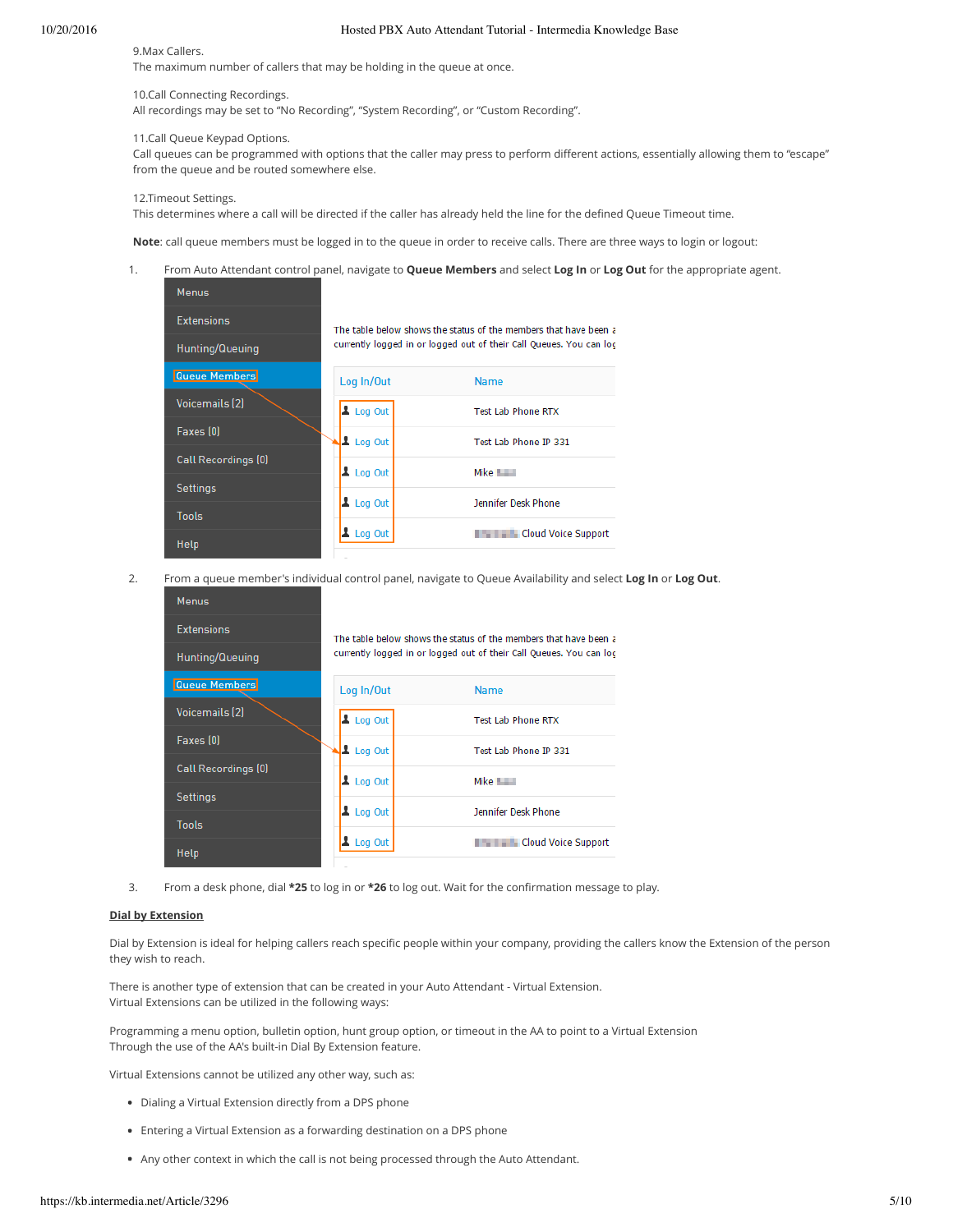- 1. Specify a 3-digit number for the Virtual Extension. Valid options are 100-899, excluding 311, 411, 511, 611, 711, and 811.
- 2. Choose the destination: you can send calls for this extension to either a phone number, or to the Auto Attendant voicemail.

3. Provide a first and last name for this extension ( these fields are used for Dial By Name).

| Menus |                   | Extensions     | <b>Hunt Groups</b>                   | Voicemails(5)                                                                        | Faxes(0) | Personal Info | <b>Tools</b> | Help                                                                                                                                                                                          |               |
|-------|-------------------|----------------|--------------------------------------|--------------------------------------------------------------------------------------|----------|---------------|--------------|-----------------------------------------------------------------------------------------------------------------------------------------------------------------------------------------------|---------------|
|       | <b>Extensions</b> |                | <b>21 Group Manager</b>              |                                                                                      |          |               |              |                                                                                                                                                                                               | <b>O</b> Help |
|       |                   |                |                                      | be transferred directly to voicemail, select 'Transfer to Auto Attendant Voicemail', |          |               |              | Enter a digit number into the Extension field. Then, enter the telephone number for the phone you wish to ring in association with this extension. Or, if you wish calls to this Extension to |               |
|       |                   | Extension: 100 |                                      |                                                                                      |          |               |              |                                                                                                                                                                                               |               |
|       |                   |                | Ring to phone number: 8778800055     |                                                                                      |          |               |              |                                                                                                                                                                                               |               |
|       |                   |                | Transfer to Auto Attendant Voicemail |                                                                                      |          |               |              |                                                                                                                                                                                               |               |
|       |                   | Save Changes   | Cancel                               |                                                                                      |          |               |              |                                                                                                                                                                                               |               |

## **Dial by Name**

Dial by Name is ideal for helping callers reach specific people within your company, providing the caller knows the last name of the person they wish to reach.

## **Weekly Schedule**

The Weekly Schedule allows you to automatically activate specific Menus at predetermined times and days. You may want to present one Menu during business hours, and a different one after hours and on weekends. The Weekly Schedule will automatically activate the Menus you specify at the time and day of the week given for each Menu.

| <b>EEE Menus</b>                                                                                                                                                                                                                                                                                                                                                                                                                                                                                             |                                      | <b>El Bulletins</b>                                                                                                                   | <b>O</b> Weekly Schedule |                   |                   |                   |                                  |                   |                                                                                                                                                                                                        |  | <b>O</b> Help |  |
|--------------------------------------------------------------------------------------------------------------------------------------------------------------------------------------------------------------------------------------------------------------------------------------------------------------------------------------------------------------------------------------------------------------------------------------------------------------------------------------------------------------|--------------------------------------|---------------------------------------------------------------------------------------------------------------------------------------|--------------------------|-------------------|-------------------|-------------------|----------------------------------|-------------------|--------------------------------------------------------------------------------------------------------------------------------------------------------------------------------------------------------|--|---------------|--|
|                                                                                                                                                                                                                                                                                                                                                                                                                                                                                                              | Weekly Schedule on and off.          |                                                                                                                                       |                          |                   |                   |                   |                                  |                   | The Weekly Schedule allows you to automatically activate Menu based on the day of the week and the time. You may create and modify Weekly Schedule events as well as turn the                          |  |               |  |
|                                                                                                                                                                                                                                                                                                                                                                                                                                                                                                              |                                      | Your weekly schedule is currently                                                                                                     | On $\sqrt{ }$            |                   |                   |                   |                                  |                   |                                                                                                                                                                                                        |  |               |  |
| z4                                                                                                                                                                                                                                                                                                                                                                                                                                                                                                           | Sunday                               | Monday/                                                                                                                               | Tuesday                  | Wednesday         | Thursday          | Friday            | Saturday                         |                   |                                                                                                                                                                                                        |  |               |  |
| $7:00$ AM<br>7:30 Am                                                                                                                                                                                                                                                                                                                                                                                                                                                                                         |                                      | Menu <sub>2</sub>                                                                                                                     | Menu <sub>2</sub>        | Menu 2            | Menu <sub>2</sub> | Menu <sub>2</sub> |                                  |                   |                                                                                                                                                                                                        |  |               |  |
| 8:00 Am<br>8:30 AM                                                                                                                                                                                                                                                                                                                                                                                                                                                                                           |                                      | $\cdots$                                                                                                                              |                          |                   |                   |                   |                                  | Menu <sub>2</sub> |                                                                                                                                                                                                        |  |               |  |
| 9:00 AM                                                                                                                                                                                                                                                                                                                                                                                                                                                                                                      |                                      | $-11$                                                                                                                                 |                          |                   |                   |                   |                                  | Menu <sub>1</sub> |                                                                                                                                                                                                        |  |               |  |
| $9:30$ Am<br>10:00 AM                                                                                                                                                                                                                                                                                                                                                                                                                                                                                        |                                      |                                                                                                                                       |                          |                   |                   |                   |                                  |                   |                                                                                                                                                                                                        |  |               |  |
| 10:30 Am                                                                                                                                                                                                                                                                                                                                                                                                                                                                                                     |                                      |                                                                                                                                       |                          |                   |                   |                   |                                  |                   |                                                                                                                                                                                                        |  |               |  |
| 11:00 AM<br>$11:30$ AM                                                                                                                                                                                                                                                                                                                                                                                                                                                                                       |                                      |                                                                                                                                       |                          |                   |                   |                   |                                  |                   |                                                                                                                                                                                                        |  | じ             |  |
| 12:00 PM                                                                                                                                                                                                                                                                                                                                                                                                                                                                                                     |                                      |                                                                                                                                       |                          |                   |                   |                   |                                  |                   |                                                                                                                                                                                                        |  |               |  |
| 12:30 PM                                                                                                                                                                                                                                                                                                                                                                                                                                                                                                     | Menu <sub>2</sub>                    | Menu 1                                                                                                                                | Menu 1                   | 'Menu 1           | Menu 1            | Menu 1            | Menu <sub>2</sub>                |                   |                                                                                                                                                                                                        |  |               |  |
| 1:00 PM<br>1:30 Pm                                                                                                                                                                                                                                                                                                                                                                                                                                                                                           |                                      |                                                                                                                                       |                          |                   |                   |                   |                                  |                   |                                                                                                                                                                                                        |  |               |  |
| 2:00 PM                                                                                                                                                                                                                                                                                                                                                                                                                                                                                                      |                                      |                                                                                                                                       |                          |                   |                   |                   |                                  |                   |                                                                                                                                                                                                        |  |               |  |
| 2:30 PM<br>3:00 PM                                                                                                                                                                                                                                                                                                                                                                                                                                                                                           |                                      |                                                                                                                                       |                          |                   |                   |                   |                                  |                   |                                                                                                                                                                                                        |  |               |  |
| 3:30 PM                                                                                                                                                                                                                                                                                                                                                                                                                                                                                                      |                                      |                                                                                                                                       |                          |                   |                   |                   |                                  |                   |                                                                                                                                                                                                        |  |               |  |
| <b>N:00 PTN</b><br>4:30 Pm                                                                                                                                                                                                                                                                                                                                                                                                                                                                                   |                                      |                                                                                                                                       |                          |                   |                   |                   |                                  |                   |                                                                                                                                                                                                        |  |               |  |
| 5:00 PM                                                                                                                                                                                                                                                                                                                                                                                                                                                                                                      |                                      |                                                                                                                                       |                          |                   |                   |                   |                                  |                   |                                                                                                                                                                                                        |  |               |  |
| 5:30 PM<br>6:00 PM                                                                                                                                                                                                                                                                                                                                                                                                                                                                                           |                                      |                                                                                                                                       |                          |                   |                   |                   |                                  |                   |                                                                                                                                                                                                        |  |               |  |
| 6:30 Pm                                                                                                                                                                                                                                                                                                                                                                                                                                                                                                      | Menu <sub>2</sub>                    | Menu <sub>2</sub>                                                                                                                     | Menu <sub>2</sub>        | Menu <sub>2</sub> | Menu <sub>2</sub> | Menu <sub>2</sub> | Menu <sub>2</sub>                |                   |                                                                                                                                                                                                        |  |               |  |
|                                                                                                                                                                                                                                                                                                                                                                                                                                                                                                              |                                      | <b>Create/Modify Weekly Schedule Events</b><br>stays active until the next scheduled event.<br>Select the day(s) you wish to schedule |                          |                   |                   |                   | Select the Menu to become active |                   | To creaté an event in the Weekly Schedule, select the day, time, and Menu number with the buttons and dropdown lists below. When the Weekly Schedule activates a Menu, that Menu<br>My Weekly Schedule |  |               |  |
|                                                                                                                                                                                                                                                                                                                                                                                                                                                                                                              | <sup>1</sup> 7 days a week           |                                                                                                                                       |                          |                   | Menu 1, Day       |                   |                                  |                   | Sunday 06:00 pm, Menu 2                                                                                                                                                                                |  |               |  |
| $\circ$                                                                                                                                                                                                                                                                                                                                                                                                                                                                                                      |                                      |                                                                                                                                       |                          |                   |                   |                   |                                  |                   |                                                                                                                                                                                                        |  |               |  |
| Monday 08:00 am, Menu 1<br>weekdays only<br>Monday 06:00 pm, Menu 2<br>$\circ$<br>weekends only<br>Select the time this Menu to become active<br>Tuesday 08:00 am, Menu 1<br>$\circ$<br>specific day:<br>Sunday<br>7<br>Tuesday 06:00 pm, Menu 2<br>$00 \times$<br>▼<br>1<br>$am \times$<br>Wednesday 08:00 am, Menu 1<br>Wednesday 06:00 pm, Menu 2<br>Add this event to weekly schedule ><br>Thursday 08:00 am, Menu 1<br>Thursday 06:00 pm, Menu 2<br>Friday 08:00 am, Menu 1<br>$\overline{\phantom{a}}$ |                                      |                                                                                                                                       |                          |                   |                   |                   |                                  |                   |                                                                                                                                                                                                        |  |               |  |
|                                                                                                                                                                                                                                                                                                                                                                                                                                                                                                              | <b>Remove Selected</b><br>Remove All |                                                                                                                                       |                          |                   |                   |                   |                                  |                   |                                                                                                                                                                                                        |  |               |  |
|                                                                                                                                                                                                                                                                                                                                                                                                                                                                                                              |                                      |                                                                                                                                       |                          |                   |                   |                   |                                  |                   |                                                                                                                                                                                                        |  |               |  |
|                                                                                                                                                                                                                                                                                                                                                                                                                                                                                                              | <b>Save Changes</b>                  |                                                                                                                                       |                          |                   |                   |                   |                                  |                   |                                                                                                                                                                                                        |  |               |  |

## **Recording Greetings**

Once you have configured your Auto Attendant, you must record greetings for the various Menus and Bulletins you have setup as well as record names for the various extensions (if you intend to use Dial by Name). The following instructions provide you with the steps to record your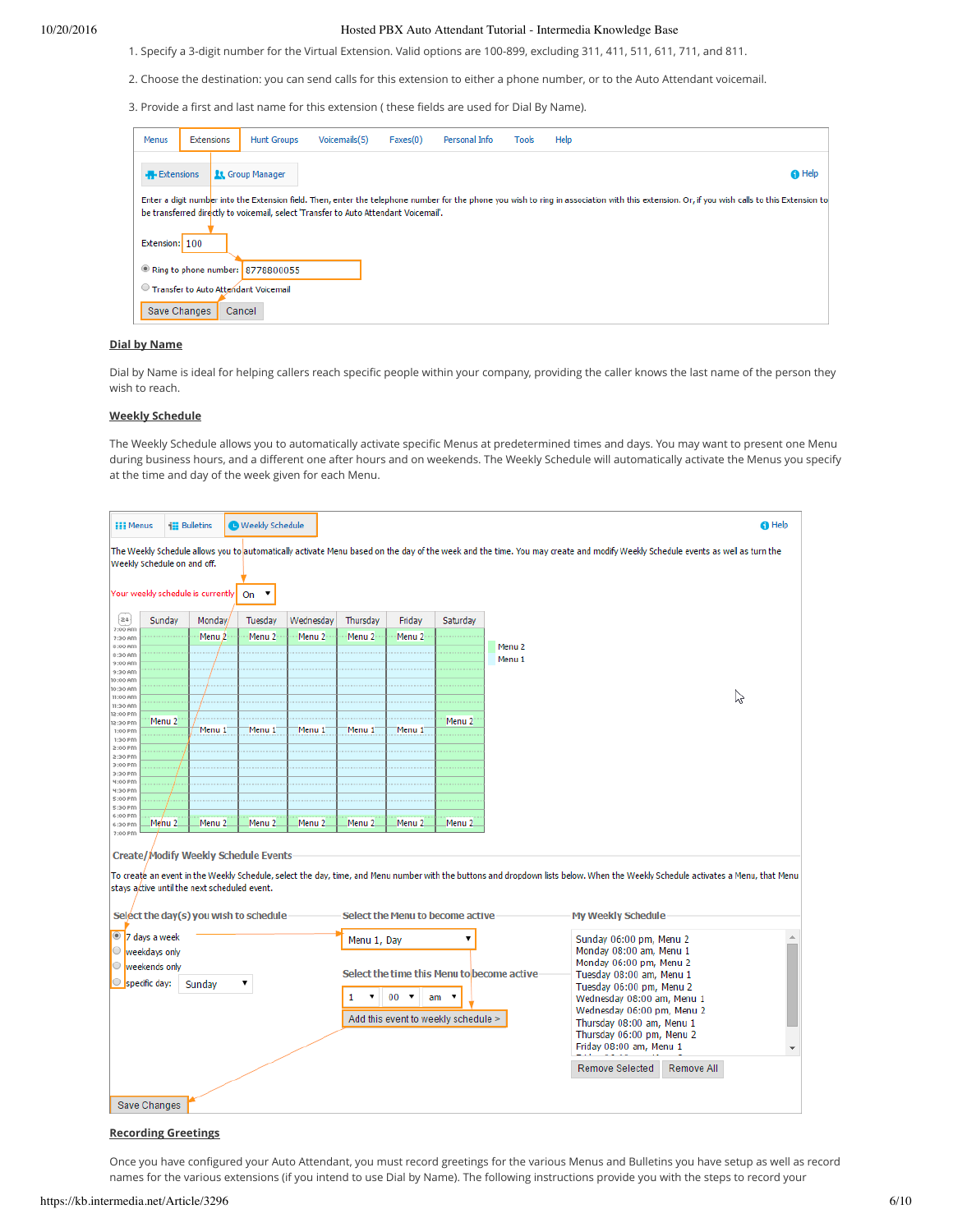greetings via the phone and the Web. If you need help with what to say in your greetings, click the Script button associated with each Menu or Bulletin.

You can find the instructions on how to record a greeting at Menu Tab > Menus > Script

| Menus            | <b>Extensions</b> | Hunting/Queuing                                                                                                                                                                                                                                                                                                                                                                                                                                                                            | <b>Oueue Members</b> | Voicemails(0) | Faxes(0) | Personal Info | <b>Tools</b> | Help |               |
|------------------|-------------------|--------------------------------------------------------------------------------------------------------------------------------------------------------------------------------------------------------------------------------------------------------------------------------------------------------------------------------------------------------------------------------------------------------------------------------------------------------------------------------------------|----------------------|---------------|----------|---------------|--------------|------|---------------|
| <b>EEE Menus</b> | <b>Bulletins</b>  | <b>Weekly Schedule</b>                                                                                                                                                                                                                                                                                                                                                                                                                                                                     |                      |               |          |               |              |      |               |
|                  | Create New Menu   | Use these Menus to route callers to people or provide them with recorded information based on selections made from the phone keypad. To modify an existing<br>associated with that Menu's name. The active Menurs the first Menu your callers will hear. Only one Menu may be active at a time, however Menus may be setu<br>other Menus. A red exclamation point in the Active column indicates that a Menu has one or more missing values that need to be set before it may be activated |                      |               |          |               |              |      |               |
| <b>Active</b>    | Menu              | Name                                                                                                                                                                                                                                                                                                                                                                                                                                                                                       |                      |               |          |               |              |      | <b>Script</b> |
| $\bigcirc$       | 1                 | Day                                                                                                                                                                                                                                                                                                                                                                                                                                                                                        |                      |               |          |               |              |      | <b>Script</b> |
| $\circledcirc$   | 2                 | Night                                                                                                                                                                                                                                                                                                                                                                                                                                                                                      |                      |               |          |               |              |      | Script        |
|                  | 3                 | Temporary                                                                                                                                                                                                                                                                                                                                                                                                                                                                                  |                      |               |          |               |              |      | <b>Script</b> |

| <b>Greeting Instructions for Menu 1, Day</b>                                             |
|------------------------------------------------------------------------------------------|
| To record a greeting for Menu 1, Day with your telephone, please follow the steps below: |
| Step 1- Dial your Auto Attendant number, 3239995090.                                     |
| Step 2- Enter your PIN over the first ring.                                              |
| <b>Step 3- Touch 8 for User Options.</b>                                                 |
| Step 4- Touch 1 to record a Greeting.                                                    |
| Step 5- Touch 1 to record a Menu Greeting.                                               |
| Step 6- Touch 1 (for Menu 1, Day) and follow the instructions.                           |
| You may use the script template below as a guide to help you record the greeting.        |
| Script template for Menu 1, Day                                                          |
| The recording for this Menu greeting should contain the following:                       |
| to <i>Dial By Extension</i> , touch 1.                                                   |
| to reach <i>Bulletin Address (Bulletin 2)</i> , touch 2,                                 |
| to reach <i>Bulletin contact information (Bulletin 3)</i> , touch 3.                     |
| to reach Bulletin after hours (Bulletin 4), touch 4.                                     |
| Or, hold the line to reach Voicemail                                                     |

Script contains not only the instructions but also the information about the options which your greeting should contain.

#### Phone Interface

To record a greeting via the phone:

- 1. Dial your Auto Attendant phone number.
- 2. Enter your PIN over the initial ring or the greeting
- 3. Touch 8 for User Options.
- 4. Touch 1 to record Greetings.
- 5. Touch 1 to record a Menu Greeting or Touch 2 to record a Bulletin Greeting.
- 6. Enter the Menu or Bulletin number.
- 7. Follow the instructions to record the greeting.
- 8. Repeat these steps for each greeting you wish to record.

#### Web Interface

To upload Menu or Bulletin greetings from your computer:

- 1. Record a Menu or Bulletin greeting using the microphone on your computer. The optimal format is 16-bit, 11,025 Hz, Mono.
- 2. Save the file as a .wav or .au file.
- 3. Go to the Menu or Bulletin you wish to upload this greeting for.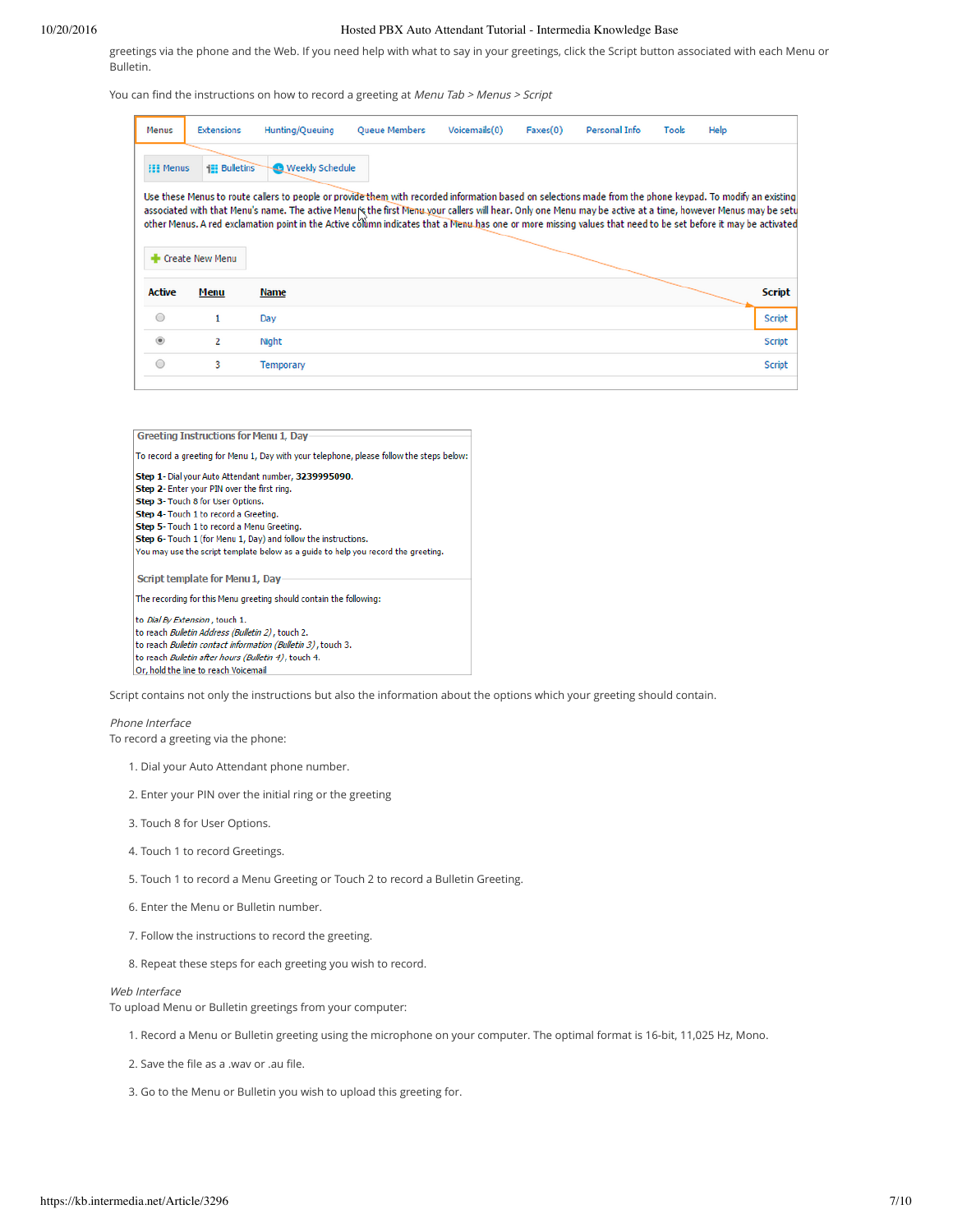| Menus            | <b>Extensions</b>      | Hunting/Queuing                                                                                                                                                       | Queue Members                                                                                                                   |        | Voicemails(0)            | Faxes(0) | Personal II |
|------------------|------------------------|-----------------------------------------------------------------------------------------------------------------------------------------------------------------------|---------------------------------------------------------------------------------------------------------------------------------|--------|--------------------------|----------|-------------|
| <b>EEE</b> Menus | <b>IEE</b> Bulletins   | <sup>1</sup> Weeklyn Calculus<br>Use these Menus to route callers to peopl<br>associated with that Menu's name. The ad<br>other Menus. A red exclamation point in the | <b>Timeout Settings</b><br>Select a value for the Timeout Action and Destination fields that will cause t<br><b>Replay Menu</b> |        |                          |          |             |
|                  | <b>Create New Menu</b> |                                                                                                                                                                       | Voicemail                                                                                                                       |        | Auto Attendant Voicemail |          |             |
| <b>Active</b>    | Menu                   | Name                                                                                                                                                                  | Greeting<br>Click the Browse button to upload a greeting for this menu that you have p                                          |        |                          |          |             |
| ∩                | 1                      | ĥ۳                                                                                                                                                                    | record a greeting for this menu with your telephone.                                                                            |        |                          |          |             |
| ⋒                | $\overline{2}$         |                                                                                                                                                                       | Choose File No file chosen                                                                                                      |        |                          |          |             |
|                  | з                      | <b>Temporary</b>                                                                                                                                                      | Save Changes                                                                                                                    | Cancel |                          |          |             |

4.Repeat these steps for each Menu or Bulletin.

#### Note:

- The file name must not contain spaces!
- For the best results on 8-bit mono, the file must be SAVED with a Hz setting of 22,000
- For the best results on 16-bit mono, the file must be SAVED with a Hz setting of 11,000 or 8,000

# **Call Recording**

Two types of Call Recording are available:

- On Demand
- Automatic Call Recording

In order to enable/disable the Call recording login to [HostPilot](https://hosting.intermedia.net/)> Services > Voice Services > Additional Settings:



Once logged in you will be able to :

•Review and accept legal notices regarding the user of call recording •Enable or disable On-Demand Call Recording globally for all phones •Enable or disable Automatic call recording for all Attendant Hunt Groups and Call Queues •Specify custom announcements for start/stop call recording •Enable or disable Beep Tones for Automatic Call Recording •Enable or disable to download and forward call recording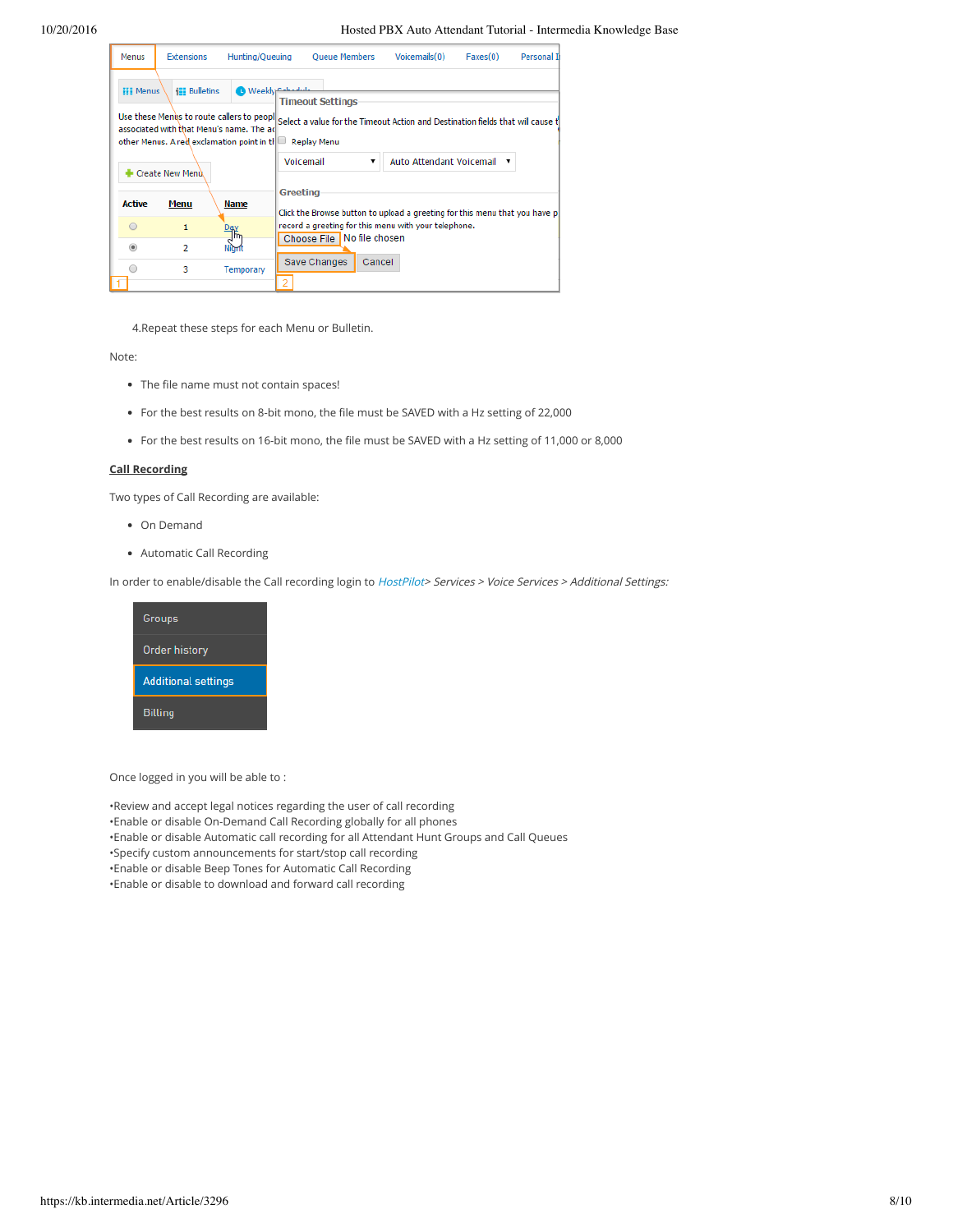| Default operator number | Use this page to globally configure call recording settings on your account.                                                                                                                                                                                                                                                         |                                                                                                                                                                                                                                              |                                              |  |  |  |  |  |  |  |  |
|-------------------------|--------------------------------------------------------------------------------------------------------------------------------------------------------------------------------------------------------------------------------------------------------------------------------------------------------------------------------------|----------------------------------------------------------------------------------------------------------------------------------------------------------------------------------------------------------------------------------------------|----------------------------------------------|--|--|--|--|--|--|--|--|
| Statement settings      | <b>General settings</b>                                                                                                                                                                                                                                                                                                              |                                                                                                                                                                                                                                              |                                              |  |  |  |  |  |  |  |  |
| Call recording          | Allow On Demand call recording for all extensions                                                                                                                                                                                                                                                                                    |                                                                                                                                                                                                                                              |                                              |  |  |  |  |  |  |  |  |
|                         |                                                                                                                                                                                                                                                                                                                                      | Enable or disable on-demand call recording globally for all phones in your company.<br>On-demand call recording will allow a user of any HPBX phone in your company to start or stop Call Recording at any time during a conversation on the |                                              |  |  |  |  |  |  |  |  |
|                         | <b>Recording started</b><br>announcement (i)                                                                                                                                                                                                                                                                                         | Recording tones ①                                                                                                                                                                                                                            | <b>Recording stopped</b><br>announcement (i) |  |  |  |  |  |  |  |  |
|                         | test <sub>2</sub> .mp3                                                                                                                                                                                                                                                                                                               | Play recording tones                                                                                                                                                                                                                         | $\blacktriangleright$ wantcheezyp.wav        |  |  |  |  |  |  |  |  |
|                         | Upload new or Use default                                                                                                                                                                                                                                                                                                            |                                                                                                                                                                                                                                              | Upload new or Use default                    |  |  |  |  |  |  |  |  |
|                         | Specify custom announcement for start and stop recording                                                                                                                                                                                                                                                                             |                                                                                                                                                                                                                                              |                                              |  |  |  |  |  |  |  |  |
|                         | Allow Automatic call recording for all Auto Attendant Hunt Groups and Call Queues<br>Allow or disallow automatic call recording globally on all Auto Attendant Hunt Groups and Call Queues in your company.<br>Note: Automatic call recording must be manually enabled on each Hunt Group or Call Queue within your Auto Attendants. |                                                                                                                                                                                                                                              |                                              |  |  |  |  |  |  |  |  |
|                         | <b>Recording started</b><br>announcement (i)                                                                                                                                                                                                                                                                                         | Recording tones (i)                                                                                                                                                                                                                          | <b>Recording stopped</b><br>announcement (i) |  |  |  |  |  |  |  |  |
|                         | $\blacktriangleright$ frigginidiot.wav<br>3                                                                                                                                                                                                                                                                                          | Play recording tones                                                                                                                                                                                                                         | $\blacktriangleright$ fever way              |  |  |  |  |  |  |  |  |
|                         | Upload new or Use default                                                                                                                                                                                                                                                                                                            | Specify custom announcement for start and stop recording                                                                                                                                                                                     | Upload new or Use default                    |  |  |  |  |  |  |  |  |
|                         | <b>Additional settings</b>                                                                                                                                                                                                                                                                                                           |                                                                                                                                                                                                                                              |                                              |  |  |  |  |  |  |  |  |
|                         | Additional settings determine how and when your recordings may be distributed.                                                                                                                                                                                                                                                       |                                                                                                                                                                                                                                              |                                              |  |  |  |  |  |  |  |  |
|                         | Allow downloading of call recordings                                                                                                                                                                                                                                                                                                 |                                                                                                                                                                                                                                              |                                              |  |  |  |  |  |  |  |  |
|                         | Allow forwarding of call recordings                                                                                                                                                                                                                                                                                                  |                                                                                                                                                                                                                                              |                                              |  |  |  |  |  |  |  |  |
|                         | Read and acc<br>1 I have read and understood the terms and conditions as provided in the 'Call Recording Features' section of the Product Schedule.<br>notices                                                                                                                                                                       |                                                                                                                                                                                                                                              |                                              |  |  |  |  |  |  |  |  |
|                         | Save changes                                                                                                                                                                                                                                                                                                                         |                                                                                                                                                                                                                                              |                                              |  |  |  |  |  |  |  |  |

Automatic Call Recordings are available under Call Recording tab in your Auto-Attendant. You can search for recordings using several criteria:

- Number
- Group Name
- Time

| Menus | <b>Extensions</b>              | <b>Hunt Groups</b>                                                                                                                                                                        | <b>Oueue Members</b>                                                       | Faxes(0)                                     | Call Recordings(0) | Personal Info  |                   | Tools |
|-------|--------------------------------|-------------------------------------------------------------------------------------------------------------------------------------------------------------------------------------------|----------------------------------------------------------------------------|----------------------------------------------|--------------------|----------------|-------------------|-------|
|       |                                | If enabled, calls to your Hunt Groups and Call Queues may be automatically recorded.<br>Your call recordings are available below. Recordings will be automatically deleted after 30 days. |                                                                            |                                              |                    |                |                   |       |
|       |                                | Enter the number or Group Name                                                                                                                                                            | Search                                                                     | <b>Recorded Any Time</b>                     |                    | Any Group Name | ▼                 |       |
|       | <b>Number</b>                  | <b>Date and Time</b>                                                                                                                                                                      | <b>Recorded Any Time</b><br>Recorded Last 24 Hours<br>Recorded Last 2 Days |                                              | <b>Duration</b>    |                | <b>Group Name</b> |       |
|       | You don't have any recordings. |                                                                                                                                                                                           |                                                                            | Recorded Last 4 Days<br>Recorded Last 7 Days |                    |                |                   |       |

You can delete, forward, download the recordings.

Under the Hunting/Queuing Tab in your Auto Attendant you can check whether call recording is enabled for the Hunt Group/Call Queue: